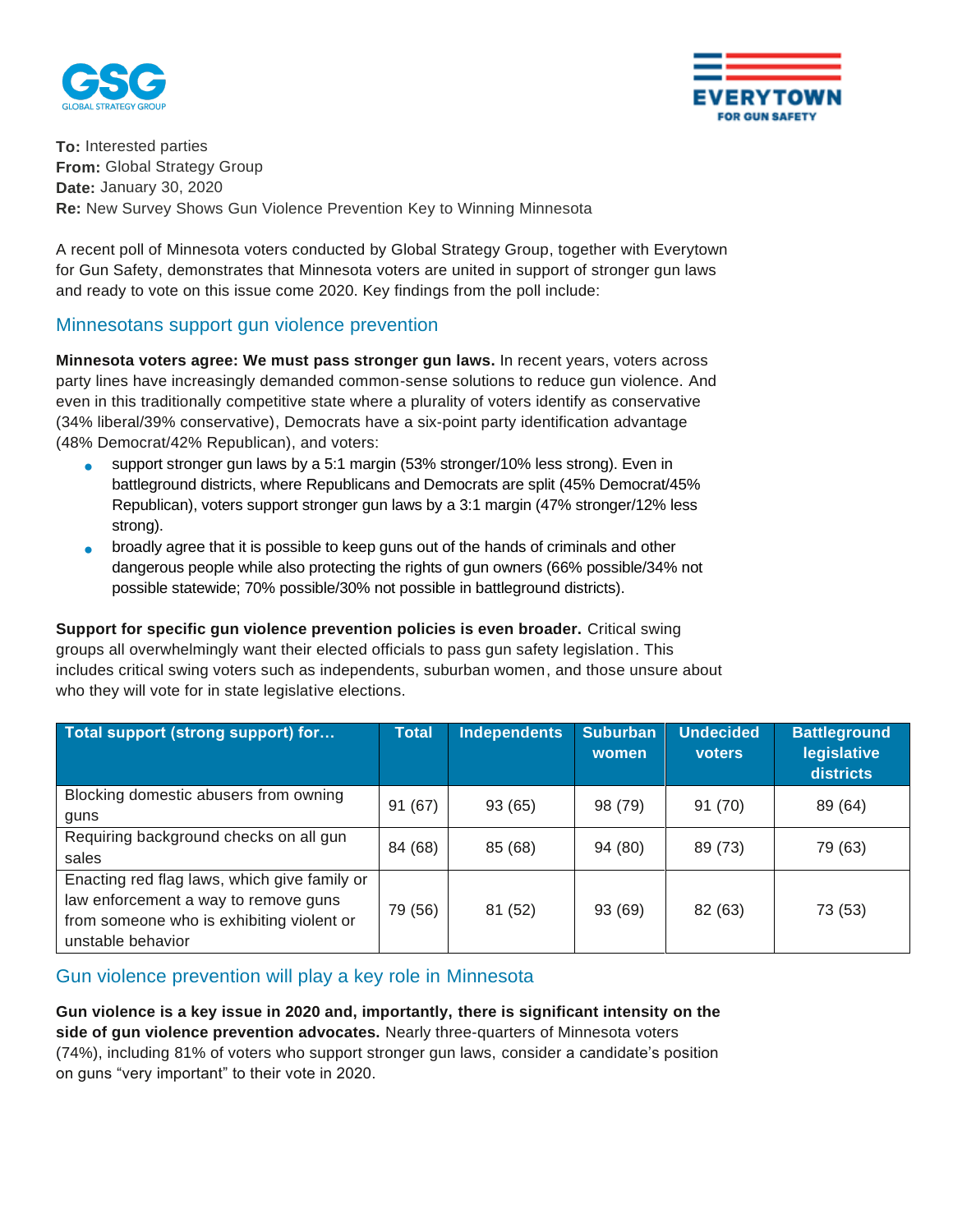**Background checks will be a key litmus test in 2020.** Fifty-two percent of voters would never vote for a candidate who doesn't support background checks, putting the issue on par with health care and national security in voters' minds. In fact, it is the TOP issue among suburban women by a five-point margin.

| % who say "I agree with ___<br>and would never vote for a<br>candidate with whom I disagreed<br>on this position" | <b>Total</b> | Ind | <b>Suburban</b><br>women | <b>Undecided</b><br><b>voters</b> | <b>Battleground</b><br>legislative<br>districts |  |
|-------------------------------------------------------------------------------------------------------------------|--------------|-----|--------------------------|-----------------------------------|-------------------------------------------------|--|
| Reducing health care costs                                                                                        | 59           | 54  | 61                       | 58                                | 56                                              |  |
| Protecting America's national<br>security interests                                                               | 56           | 44  | 58                       | 47                                | 55                                              |  |
| <b>Requiring background checks on</b><br>all gun sales                                                            | 52           | 47  | 66                       | 54                                | 50                                              |  |
| Protecting children at the border                                                                                 | 48           | 45  | 59                       | 47                                | 41                                              |  |
| Protecting the environment                                                                                        | 48           | 45  | 51                       | 45                                | 44                                              |  |
| Protecting borders from illegal<br>immigration                                                                    | 46           | 41  | 42                       | 45                                | 47                                              |  |
| Investing in our education system                                                                                 | 46           | 42  | 47                       | 42                                | 43                                              |  |
| Taking money out of politics                                                                                      | 44           | 49  | 39                       | 40                                | 41                                              |  |
| Creating new jobs                                                                                                 | 43           | 38  | 39                       | 42                                | 41                                              |  |
| Protecting access to abortion                                                                                     | 42           | 37  | 55                       | 40                                | 36                                              |  |
| Making the criminal justice system<br>fairer                                                                      | 42           | 40  | 45                       | 42                                | 33                                              |  |
| Reducing taxes                                                                                                    | 41           | 38  | 38                       | 45                                | 38                                              |  |
| Lowering our national debt and<br>budget deficit                                                                  | 39           | 41  | 36                       | 41                                | 38                                              |  |

**Voters are ready and willing to hold candidates accountable who don't prioritize gun** 

**violence prevention.** Nearly 60 percent of voters are less likely to vote for a candidate who opposes a red flag law (57%); nearly two-thirds of Minnesota voters (64%) are less likely to support someone who stands in the way of background checks for all gun sales.